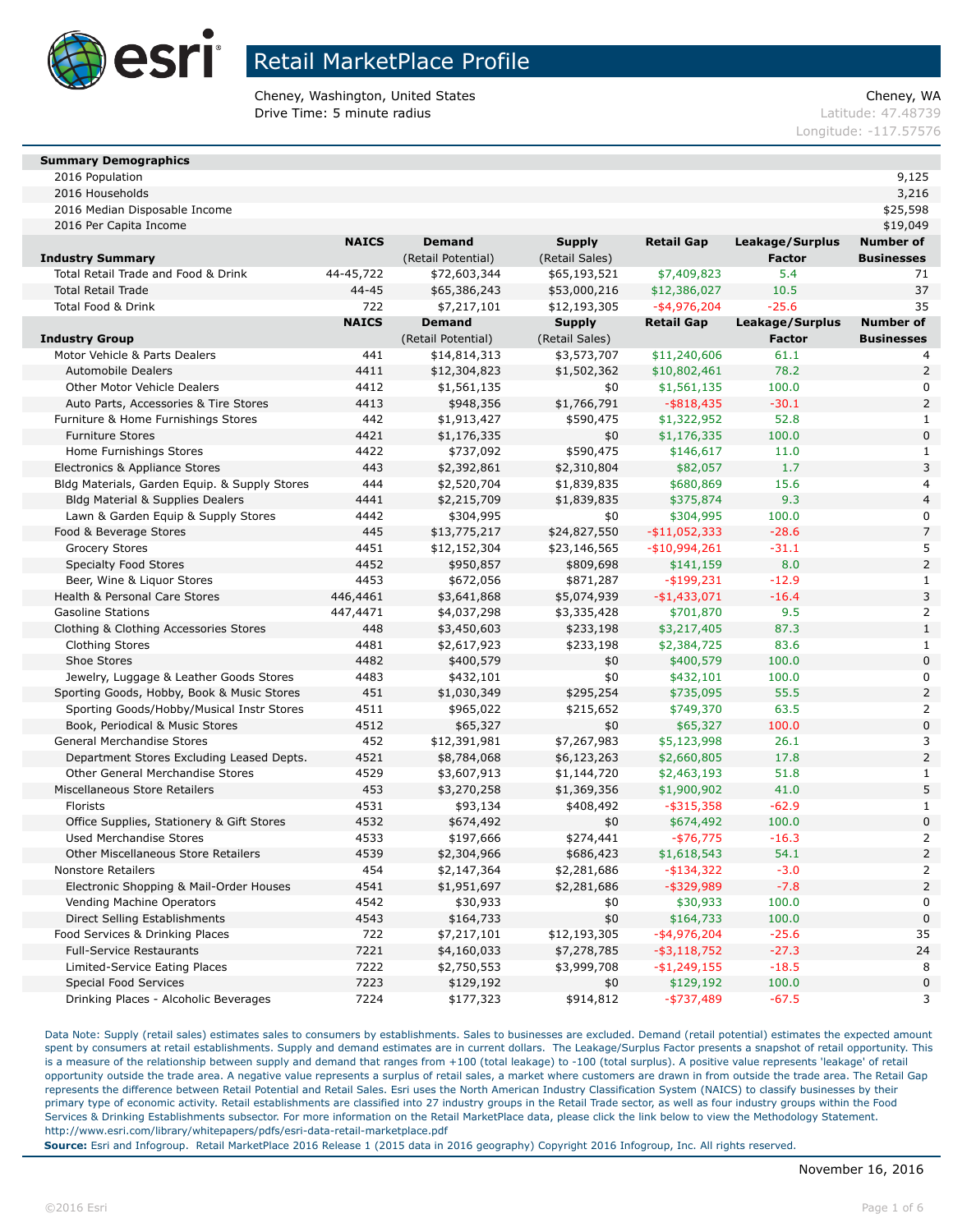

Cheney, Washington, United States Cheney, WA **Drive Time: 5 minute radius Contract Contract Contract Contract Contract Contract Contract Contract Contract Contract Contract Contract Contract Contract Contract Contract Contract Contract Contract Contract Contract Co** 

Longitude: -117.57576

### Leakage/Surplus Factor by Industry Subsector



### Leakage/Surplus Factor by Industry Group

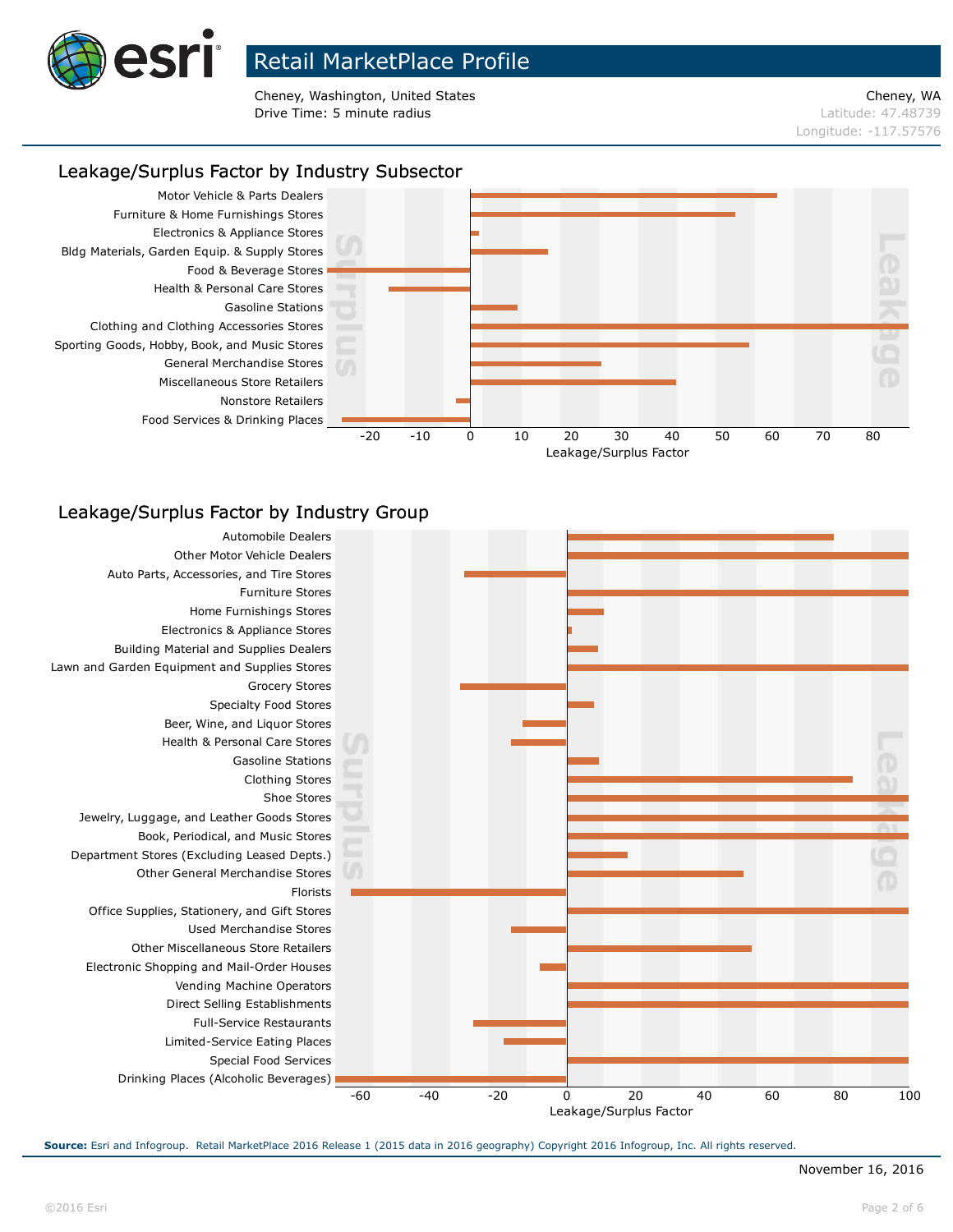

Cheney, Washington, United States Cheney, WA **Drive Time: 10 minute radius Latitude: 47.48739** 

Longitude: -117.57576

### **Summary Demographics**

2016 Population 10,787

2016 Households 3,869 2016 Median Disposable Income \$27,414

2016 Per Capita Income \$19,759

|                                               | <b>NAICS</b> | <b>Demand</b>      | <b>Supply</b>  | <b>Retail Gap</b> | Leakage/Surplus | <b>Number of</b>  |
|-----------------------------------------------|--------------|--------------------|----------------|-------------------|-----------------|-------------------|
| <b>Industry Summary</b>                       |              | (Retail Potential) | (Retail Sales) |                   | <b>Factor</b>   | <b>Businesses</b> |
| Total Retail Trade and Food & Drink           | 44-45,722    | \$92,836,975       | \$81,255,616   | \$11,581,359      | 6.7             | 77                |
| <b>Total Retail Trade</b>                     | 44-45        | \$83,658,854       | \$67,951,829   | \$15,707,025      | 10.4            | 40                |
| <b>Total Food &amp; Drink</b>                 | 722          | \$9,178,121        | \$13,303,787   | $-$ \$4,125,666   | $-18.4$         | 37                |
|                                               | <b>NAICS</b> | <b>Demand</b>      | <b>Supply</b>  | <b>Retail Gap</b> | Leakage/Surplus | <b>Number of</b>  |
| <b>Industry Group</b>                         |              | (Retail Potential) | (Retail Sales) |                   | <b>Factor</b>   | <b>Businesses</b> |
| Motor Vehicle & Parts Dealers                 | 441          | \$19,055,386       | \$8,821,391    | \$10,233,995      | 36.7            | 4                 |
| <b>Automobile Dealers</b>                     | 4411         | \$15,801,160       | \$1,502,362    | \$14,298,798      | 82.6            | $\overline{2}$    |
| <b>Other Motor Vehicle Dealers</b>            | 4412         | \$2,041,728        | \$0            | \$2,041,728       | 100.0           | $\mathbf 0$       |
| Auto Parts, Accessories & Tire Stores         | 4413         | \$1,212,497        | \$1,837,061    | $-$ \$624,564     | $-20.5$         | $\overline{2}$    |
| Furniture & Home Furnishings Stores           | 442          | \$2,460,904        | \$590,475      | \$1,870,429       | 61.3            | $\mathbf{1}$      |
| <b>Furniture Stores</b>                       | 4421         | \$1,508,688        | \$0            | \$1,508,688       | 100.0           | $\mathbf 0$       |
| Home Furnishings Stores                       | 4422         | \$952,217          | \$590,475      | \$361,742         | 23.4            | $\mathbf{1}$      |
| Electronics & Appliance Stores                | 443          | \$3,068,501        | \$3,328,760    | $-$ \$260,259     | $-4.1$          | 3                 |
| Bldg Materials, Garden Equip. & Supply Stores | 444          | \$3,297,763        | \$2,009,496    | \$1,288,267       | 24.3            | 5                 |
| Bldg Material & Supplies Dealers              | 4441         | \$2,898,484        | \$2,009,496    | \$888,988         | 18.1            | 5                 |
| Lawn & Garden Equip & Supply Stores           | 4442         | \$399,279          | \$0            | \$399,279         | 100.0           | 0                 |
| Food & Beverage Stores                        | 445          | \$17,520,679       | \$29,341,609   | $-$11,820,930$    | $-25.2$         | 8                 |
| <b>Grocery Stores</b>                         | 4451         | \$15,457,630       | \$27,430,270   | $-$11,972,640$    | $-27.9$         | 5                 |
| <b>Specialty Food Stores</b>                  | 4452         | \$1,208,351        | \$857,992      | \$350,359         | 17.0            | $\overline{2}$    |
| Beer, Wine & Liquor Stores                    | 4453         | \$854,698          | \$1,053,347    | $-$ \$198,649     | $-10.4$         | $\mathbf{1}$      |
| Health & Personal Care Stores                 | 446,4461     | \$4,692,382        | \$5,321,533    | $-$ \$629,151     | $-6.3$          | 3                 |
| <b>Gasoline Stations</b>                      | 447,4471     | \$5,147,704        | \$5,351,470    | $-$ \$203,766     | $-1.9$          | 3                 |
| Clothing & Clothing Accessories Stores        | 448          | \$4,379,190        | \$233,198      | \$4,145,992       | 89.9            | $\mathbf{1}$      |
| Clothing Stores                               | 4481         | \$3,319,779        | \$233,198      | \$3,086,581       | 86.9            | 1                 |
| Shoe Stores                                   | 4482         | \$506,789          | \$0            | \$506,789         | 100.0           | $\mathbf 0$       |
| Jewelry, Luggage & Leather Goods Stores       | 4483         | \$552,623          | \$0            | \$552,623         | 100.0           | $\mathbf 0$       |
| Sporting Goods, Hobby, Book & Music Stores    | 451          | \$1,323,232        | \$431,863      | \$891,369         | 50.8            | $\overline{2}$    |
| Sporting Goods/Hobby/Musical Instr Stores     | 4511         | \$1,241,050        | \$219,589      | \$1,021,461       | 69.9            | $\overline{2}$    |
| Book, Periodical & Music Stores               | 4512         | \$82,182           | \$0            | \$82,182          | 100.0           | $\bf 0$           |
| General Merchandise Stores                    | 452          | \$15,798,439       | \$8,746,719    | \$7,051,720       | 28.7            | $\overline{4}$    |
| Department Stores Excluding Leased Depts.     | 4521         | \$11,209,898       | \$7,362,805    | \$3,847,093       | 20.7            | 3                 |
| Other General Merchandise Stores              | 4529         | \$4,588,541        | \$1,383,914    | \$3,204,627       | 53.7            | $\mathbf 1$       |
| Miscellaneous Store Retailers                 | 453          | \$4,184,978        | \$1,493,630    | \$2,691,348       | 47.4            | 5                 |
| Florists                                      | 4531         | \$122,993          | \$408,492      | $-$ \$285,499     | $-53.7$         | $\mathbf{1}$      |
| Office Supplies, Stationery & Gift Stores     | 4532         | \$868,655          | \$0            | \$868,655         | 100.0           | $\bf 0$           |
| <b>Used Merchandise Stores</b>                | 4533         | \$251,343          | \$274,441      | $-$ \$23,098      | $-4.4$          | $\overline{2}$    |
| <b>Other Miscellaneous Store Retailers</b>    | 4539         | \$2,941,987        | \$808,017      | \$2,133,970       | 56.9            | $\overline{2}$    |
| <b>Nonstore Retailers</b>                     | 454          | \$2,729,696        | \$2,281,686    | \$448,010         | 8.9             | 2                 |
| Electronic Shopping & Mail-Order Houses       | 4541         | \$2,479,692        | \$2,281,686    | \$198,006         | 4.2             | $\overline{2}$    |
| Vending Machine Operators                     | 4542         | \$39,312           | \$0            | \$39,312          | 100.0           | $\pmb{0}$         |
| Direct Selling Establishments                 | 4543         | \$210,692          | \$0            | \$210,692         | 100.0           | $\mathbf 0$       |
| Food Services & Drinking Places               | 722          | \$9,178,121        | \$13,303,787   | $-$ \$4,125,666   | $-18.4$         | 37                |
| <b>Full-Service Restaurants</b>               | 7221         | \$5,290,374        | \$7,475,182    | $- $2,184,808$    | $-17.1$         | 25                |
| Limited-Service Eating Places                 | 7222         | \$3,500,536        | \$4,894,374    | $- $1,393,838$    | $-16.6$         | 9                 |
| <b>Special Food Services</b>                  | 7223         | \$165,387          | \$0            | \$165,387         | 100.0           | $\pmb{0}$         |
| Drinking Places - Alcoholic Beverages         | 7224         | \$221,824          | \$934,230      | $-$ \$712,406     | $-61.6$         | 3                 |

Data Note: Supply (retail sales) estimates sales to consumers by establishments. Sales to businesses are excluded. Demand (retail potential) estimates the expected amount spent by consumers at retail establishments. Supply and demand estimates are in current dollars. The Leakage/Surplus Factor presents a snapshot of retail opportunity. This is a measure of the relationship between supply and demand that ranges from +100 (total leakage) to -100 (total surplus). A positive value represents 'leakage' of retail opportunity outside the trade area. A negative value represents a surplus of retail sales, a market where customers are drawn in from outside the trade area. The Retail Gap represents the difference between Retail Potential and Retail Sales. Esri uses the North American Industry Classification System (NAICS) to classify businesses by their primary type of economic activity. Retail establishments are classified into 27 industry groups in the Retail Trade sector, as well as four industry groups within the Food Services & Drinking Establishments subsector. For more information on the Retail MarketPlace data, please click the link below to view the Methodology Statement. http://www.esri.com/library/whitepapers/pdfs/esri-data-retail-marketplace.pdf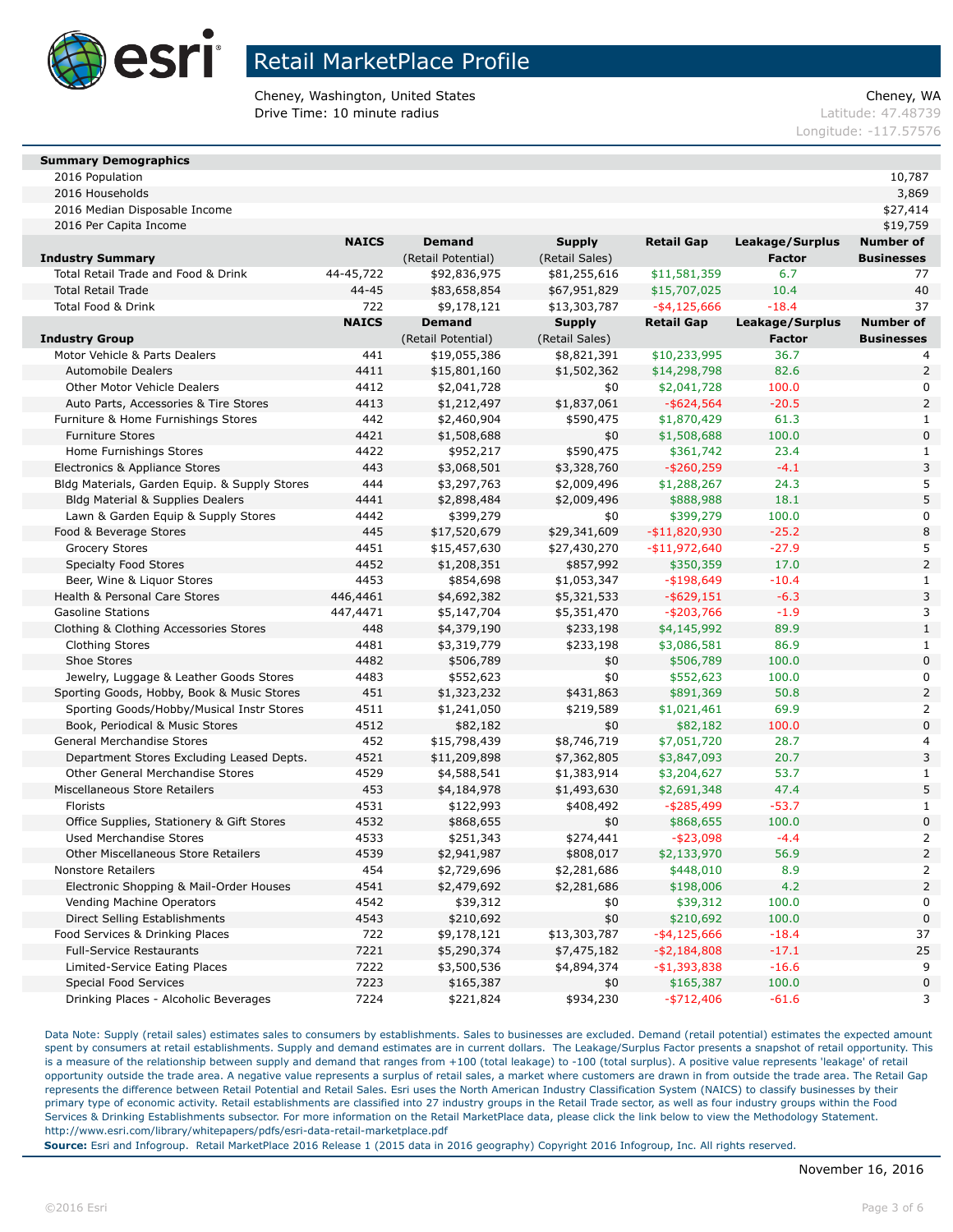

Cheney, Washington, United States Cheney, WA **Drive Time: 10 minute radius Latitude: 47.48739** 

# Longitude: -117.57576

### Leakage/Surplus Factor by Industry Subsector



### Leakage/Surplus Factor by Industry Group

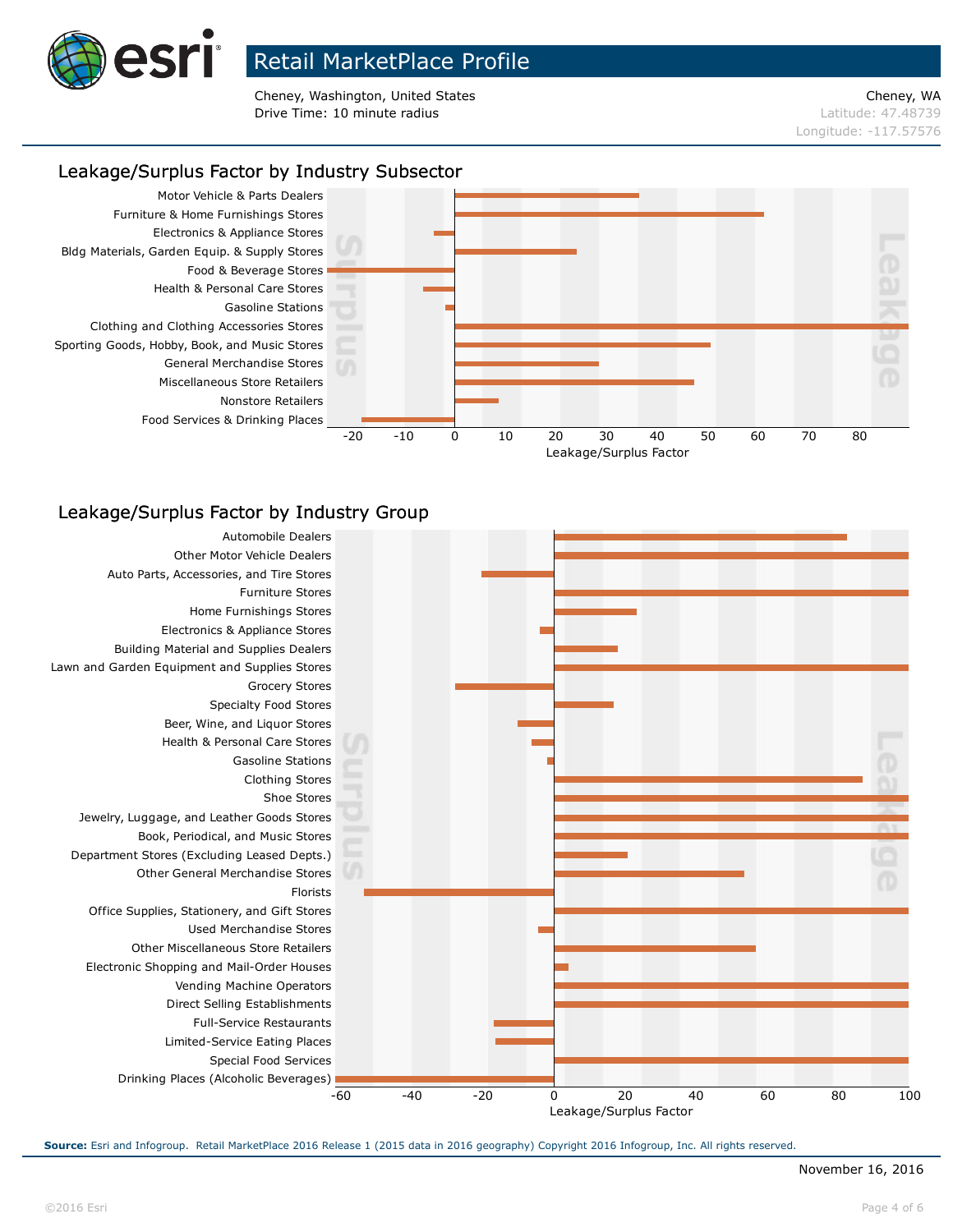

Cheney, Washington, United States Cheney, WA **Drive Time: 15 minute radius Latitude: 47.48739** 

Longitude: -117.57576

### **Summary Demographics**

2016 Population 14,710 2016 Households 5,334

| 2016 Median Disposable Income | 534,476 |
|-------------------------------|---------|

2016 Per Capita Income \$21,985

|                                               | <b>NAICS</b> | <b>Demand</b>      | <b>Supply</b>  | <b>Retail Gap</b> | Leakage/Surplus | <b>Number of</b>  |
|-----------------------------------------------|--------------|--------------------|----------------|-------------------|-----------------|-------------------|
| <b>Industry Summary</b>                       |              | (Retail Potential) | (Retail Sales) |                   | <b>Factor</b>   | <b>Businesses</b> |
| Total Retail Trade and Food & Drink           | 44-45,722    | \$149,234,556      | \$126,162,041  | \$23,072,515      | 8.4             | 93                |
| <b>Total Retail Trade</b>                     | 44-45        | \$134,721,778      | \$110,916,797  | \$23,804,981      | 9.7             | 53                |
| Total Food & Drink                            | 722          | \$14,512,779       | \$15,245,244   | $-$ \$732,465     | $-2.5$          | 40                |
|                                               | <b>NAICS</b> | <b>Demand</b>      | <b>Supply</b>  | <b>Retail Gap</b> | Leakage/Surplus | <b>Number of</b>  |
| <b>Industry Group</b>                         |              | (Retail Potential) | (Retail Sales) |                   | <b>Factor</b>   | <b>Businesses</b> |
| Motor Vehicle & Parts Dealers                 | 441          | \$31,073,916       | \$29,516,390   | \$1,557,526       | 2.6             | 5                 |
| <b>Automobile Dealers</b>                     | 4411         | \$25,616,846       | \$1,737,325    | \$23,879,521      | 87.3            | $\overline{2}$    |
| <b>Other Motor Vehicle Dealers</b>            | 4412         | \$3,508,563        | \$25,871,734   | -\$22,363,171     | $-76.1$         | $\mathbf{1}$      |
| Auto Parts, Accessories & Tire Stores         | 4413         | \$1,948,507        | \$1,907,331    | \$41,176          | 1.1             | $\overline{2}$    |
| Furniture & Home Furnishings Stores           | 442          | \$4,002,221        | \$590,475      | \$3,411,746       | 74.3            | $\mathbf{1}$      |
| <b>Furniture Stores</b>                       | 4421         | \$2,428,947        | \$0            | \$2,428,947       | 100.0           | $\boldsymbol{0}$  |
| Home Furnishings Stores                       | 4422         | \$1,573,273        | \$590,475      | \$982,798         | 45.4            | $\mathbf{1}$      |
| Electronics & Appliance Stores                | 443          | \$4,962,587        | \$7,111,276    | $- $2,148,689$    | $-17.8$         | $\overline{4}$    |
| Bldg Materials, Garden Equip. & Supply Stores | 444          | \$5,660,055        | \$2,498,045    | \$3,162,010       | 38.8            | 6                 |
| <b>Bldg Material &amp; Supplies Dealers</b>   | 4441         | \$4,971,862        | \$2,484,289    | \$2,487,573       | 33.4            | 6                 |
| Lawn & Garden Equip & Supply Stores           | 4442         | \$688,193          | \$0            | \$688,193         | 100.0           | 0                 |
| Food & Beverage Stores                        | 445          | \$27,794,966       | \$35,410,244   | $-$ \$7,615,278   | $-12.0$         | 10                |
| <b>Grocery Stores</b>                         | 4451         | \$24,528,419       | \$33,021,241   | $-$ \$8,492,822   | $-14.8$         | $\overline{7}$    |
| <b>Specialty Food Stores</b>                  | 4452         | \$1,913,299        | \$1,005,480    | \$907,819         | 31.1            | $\overline{2}$    |
| Beer, Wine & Liquor Stores                    | 4453         | \$1,353,249        | \$1,383,523    | $-$ \$30,274      | $-1.1$          | $\mathbf{1}$      |
| Health & Personal Care Stores                 | 446,4461     | \$7,698,529        | \$5,652,943    | \$2,045,586       | 15.3            | $\overline{4}$    |
| <b>Gasoline Stations</b>                      | 447,4471     | \$8,209,492        | \$13,824,382   | $-$ \$5,614,890   | $-25.5$         | 5                 |
| Clothing & Clothing Accessories Stores        | 448          | \$6,886,125        | \$233,198      | \$6,652,927       | 93.4            | $\mathbf{1}$      |
| <b>Clothing Stores</b>                        | 4481         | \$5,208,015        | \$233,198      | \$4,974,817       | 91.4            | $\mathbf{1}$      |
| Shoe Stores                                   | 4482         | \$790,802          | \$0            | \$790,802         | 100.0           | $\bf 0$           |
| Jewelry, Luggage & Leather Goods Stores       | 4483         | \$887,309          | \$0            | \$887,309         | 100.0           | $\mathbf 0$       |
| Sporting Goods, Hobby, Book & Music Stores    | 451          | \$2,155,122        | \$1,027,919    | \$1,127,203       | 35.4            | $\overline{4}$    |
| Sporting Goods/Hobby/Musical Instr Stores     | 4511         | \$2,028,690        | \$430,881      | \$1,597,809       | 65.0            | 2                 |
| Book, Periodical & Music Stores               | 4512         | \$126,431          | \$597,038      | $-$ \$470,607     | $-65.0$         | $1\,$             |
| General Merchandise Stores                    | 452          | \$25,172,427       | \$10,658,111   | \$14,514,316      | 40.5            | 4                 |
| Department Stores Excluding Leased Depts.     | 4521         | \$17,892,694       | \$8,994,564    | \$8,898,130       | 33.1            | 3                 |
| Other General Merchandise Stores              | 4529         | \$7,279,733        | \$1,663,547    | \$5,616,186       | 62.8            | $\mathbf{1}$      |
| Miscellaneous Store Retailers                 | 453          | \$6,774,439        | \$2,105,189    | \$4,669,250       | 52.6            | $\overline{7}$    |
| Florists                                      | 4531         | \$213,754          | \$409,265      | $-$ \$195,511     | $-31.4$         | $\mathbf{1}$      |
| Office Supplies, Stationery & Gift Stores     | 4532         | \$1,424,623        | \$0            | \$1,424,623       | 100.0           | $\mathbf 0$       |
| <b>Used Merchandise Stores</b>                | 4533         | \$397,829          | \$323,840      | \$73,989          | 10.3            | $\overline{2}$    |
| <b>Other Miscellaneous Store Retailers</b>    | 4539         | \$4,738,234        | \$1,325,933    | \$3,412,301       | 56.3            | $\overline{4}$    |
| <b>Nonstore Retailers</b>                     | 454          | \$4,331,900        | \$2,288,625    | \$2,043,275       | 30.9            | $\overline{2}$    |
| Electronic Shopping & Mail-Order Houses       | 4541         | \$3,919,313        | \$2,286,690    | \$1,632,623       | 26.3            | $\mathsf{2}$      |
| Vending Machine Operators                     | 4542         | \$62,235           | \$0            | \$62,235          | 100.0           | $\mathbf 0$       |
| Direct Selling Establishments                 | 4543         | \$350,351          | \$0            | \$350,351         | 100.0           | $\bf 0$           |
| Food Services & Drinking Places               | 722          | \$14,512,779       | \$15,245,244   | $-$ \$732,465     | $-2.5$          | 40                |
| <b>Full-Service Restaurants</b>               | 7221         | \$8,363,196        | \$7,748,038    | \$615,158         | 3.8             | 25                |
| Limited-Service Eating Places                 | 7222         | \$5,548,782        | \$6,486,404    | $-$ \$937,622     | $-7.8$          | 11                |
| <b>Special Food Services</b>                  | 7223         | \$265,244          | \$0            | \$265,244         | 100.0           | $\boldsymbol{0}$  |
| Drinking Places - Alcoholic Beverages         | 7224         | \$335,556          | \$1,010,338    | $-$ \$674,782     | $-50.1$         | $\overline{4}$    |

Data Note: Supply (retail sales) estimates sales to consumers by establishments. Sales to businesses are excluded. Demand (retail potential) estimates the expected amount spent by consumers at retail establishments. Supply and demand estimates are in current dollars. The Leakage/Surplus Factor presents a snapshot of retail opportunity. This is a measure of the relationship between supply and demand that ranges from +100 (total leakage) to -100 (total surplus). A positive value represents 'leakage' of retail opportunity outside the trade area. A negative value represents a surplus of retail sales, a market where customers are drawn in from outside the trade area. The Retail Gap represents the difference between Retail Potential and Retail Sales. Esri uses the North American Industry Classification System (NAICS) to classify businesses by their primary type of economic activity. Retail establishments are classified into 27 industry groups in the Retail Trade sector, as well as four industry groups within the Food Services & Drinking Establishments subsector. For more information on the Retail MarketPlace data, please click the link below to view the Methodology Statement. http://www.esri.com/library/whitepapers/pdfs/esri-data-retail-marketplace.pdf